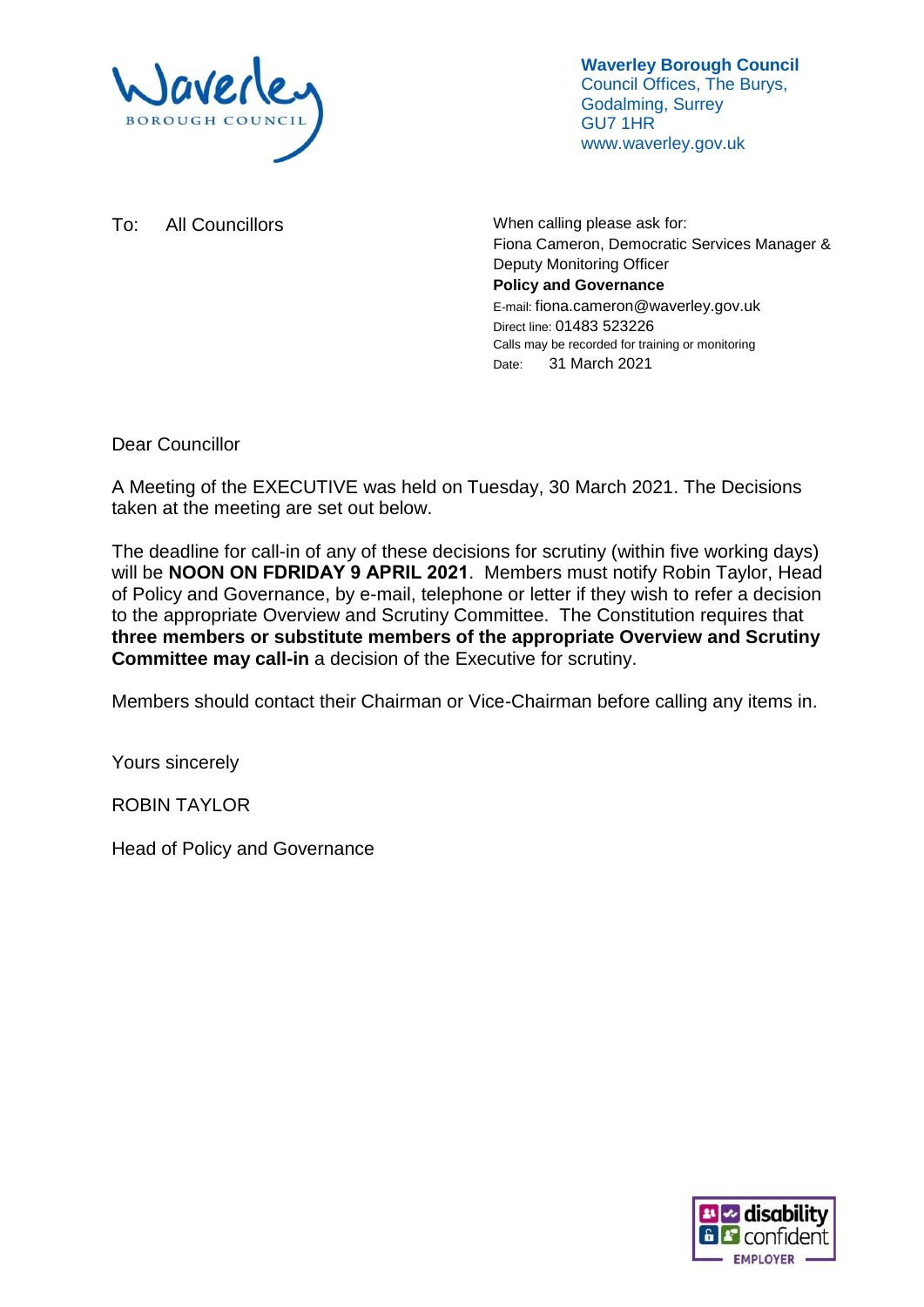# **NOTE FOR MEMBERS**

The item numbers below correspond to the item numbers on the Executive Agenda.

# **AGENDA**

#### 6. COUNCIL TAX EXEMPTION FOR YOUNG PEOPLE LEAVING CARE

RESOLVED to RECOMMEND to Council the creation of a new Council Tax exemption for Care Leavers to be applied until the age of 25.

Reason: Waverley is keen to work jointly with Surrey Council to support care leavers to provide care leavers with the help they require in these challenging times. One of the ways we can support our Surrey Care Leavers as Corporate Parents as set out in the Children and Social Work Act 2017 is to exempt all Care Leavers from their Council Tax responsibilities.

[**This matter is recommended to Council for decision and is not subject to the call-in procedure.]**

# 7. INSURANCE COLLABORATION

RESOLVED to approve the collaborative agreement to join the integrated insurance service led by London Borough of Sutton.

Reason: The key objectives for joining the collaboration are to reduce insurance costs, increase policy limits and to increase insurance administration and management capacity to mitigate the council's insurance administrative dependency on an experienced and difficult to replace part time officer.

# **[VALUE FOR MONEY OVERVIEW & SCRUTINY COMMITTEE]**

#### 8. REQUEST FOR SUPPLEMENTARY ESTIMATE FOR RULE 6 REPRESENTATION AT PLANNING APPEAL LODGED BY UKOG (234) LTD IN RESPECT OF DRILLING FOR HYDROCARBON MINERALS AND ASSOCIATED INFRASTRUCTURE

RESOLVED to approve a supplementary estimate for £30,000 to meet the fees of the external consultants, to be met from the revenue reserve fund.

Reason: Whilst the Planning Service budget includes sums for contractors, it does not have sufficient funds to meet the abovementioned fees as well as support Development Management in respect of its business as usual duties. It is therefore necessary to seek a supplementary estimate to pay the above amount.

# **[ENVIRONMENT OVERVIEW & SCRUTINY COMMITTEE]**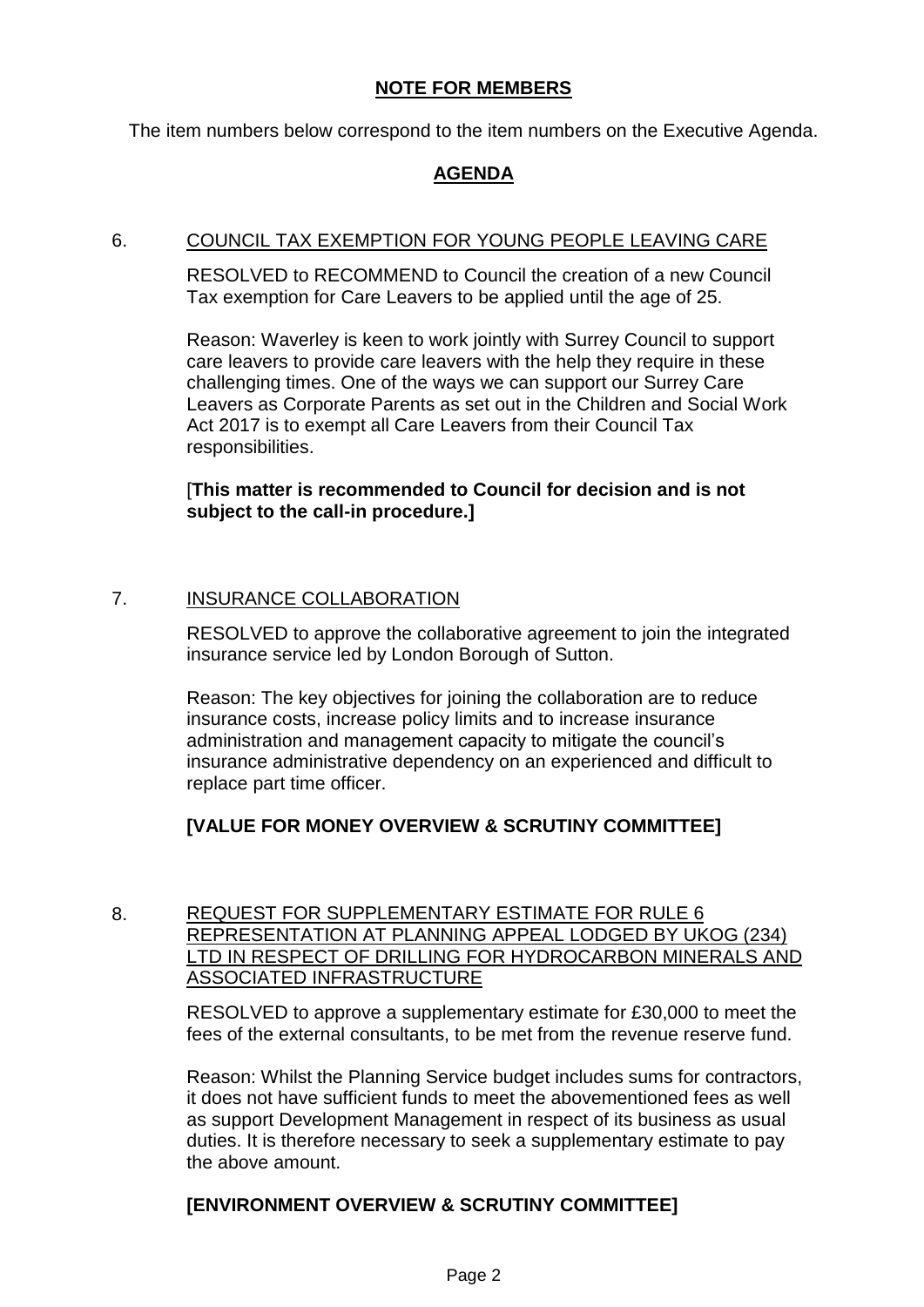### 9. REVIEW OF REFUSE AND RECYCLING BIN PROVISION

#### RESOLVED that:

- 1. To approve the revised bin provision policy as set out in paragraph 8 of the agenda report.
- 2. As part of the procurement of any new Bins, consideration is given to the purchase of containers which maximise the use of recycled materials.
- 3. Delegated authority is given to the Head of Environmental and Regulatory Services, in consultation with the Portfolio Holder for Environment and Sustainability, to implement the Policy and its operational management as soon as practicable.
- 4. If the Policy is adopted as laid out in 2 above, the s151 Officer uses his delegated authority to approve any fees laid out in this report, which are inconsistent with the schedule of fees and charges previously approved in the Council's Budget for the 2021-22 financial year.

Reason: To provide for suitable and sufficient bins to meet the Council's statutory and customer requirements for waste collection; to contribute to the financial needs of the Council within the current financial environment, through an appropriate charging policy for waste and recycling containers; and, to help meet the Council's climate change emergency response, as laid out in its Carbon Neutrality Action Plan; specifically, the commitments to moving toward zero waste, through ongoing reductions in residual waste arising from domestic collections and further improvements in the amount of collected waste which is reused, composted or recycled.

#### **[This matter has already been considered by the Environment Overview & Scrutiny Committee.]**

#### 10. PROPERTY MATTER - PLOT 5 WHEELER STREET NURSERIES, WITLEY GU5 8QP: GRANT OF NEW LEASE FOR TWO GARAGES TO LANDSPEED HOMES LIMITED

RESOLVED to:

- approve grant of two garage leases to Landspeed Homes Ltd; and
- Delegate authority to officers to finalise the heads of terms and complete the necessary legal documents with the prospective tenant with detailed terms and conditions to be agreed by the Strategic Director, in consultation with the relevant Portfolio Holder(s).

Reason: To simplify the freehold and leasehold arrangements between the council and Landspeed in relation to a block of garages benefiting affordable housing provided by the council and Landspeed.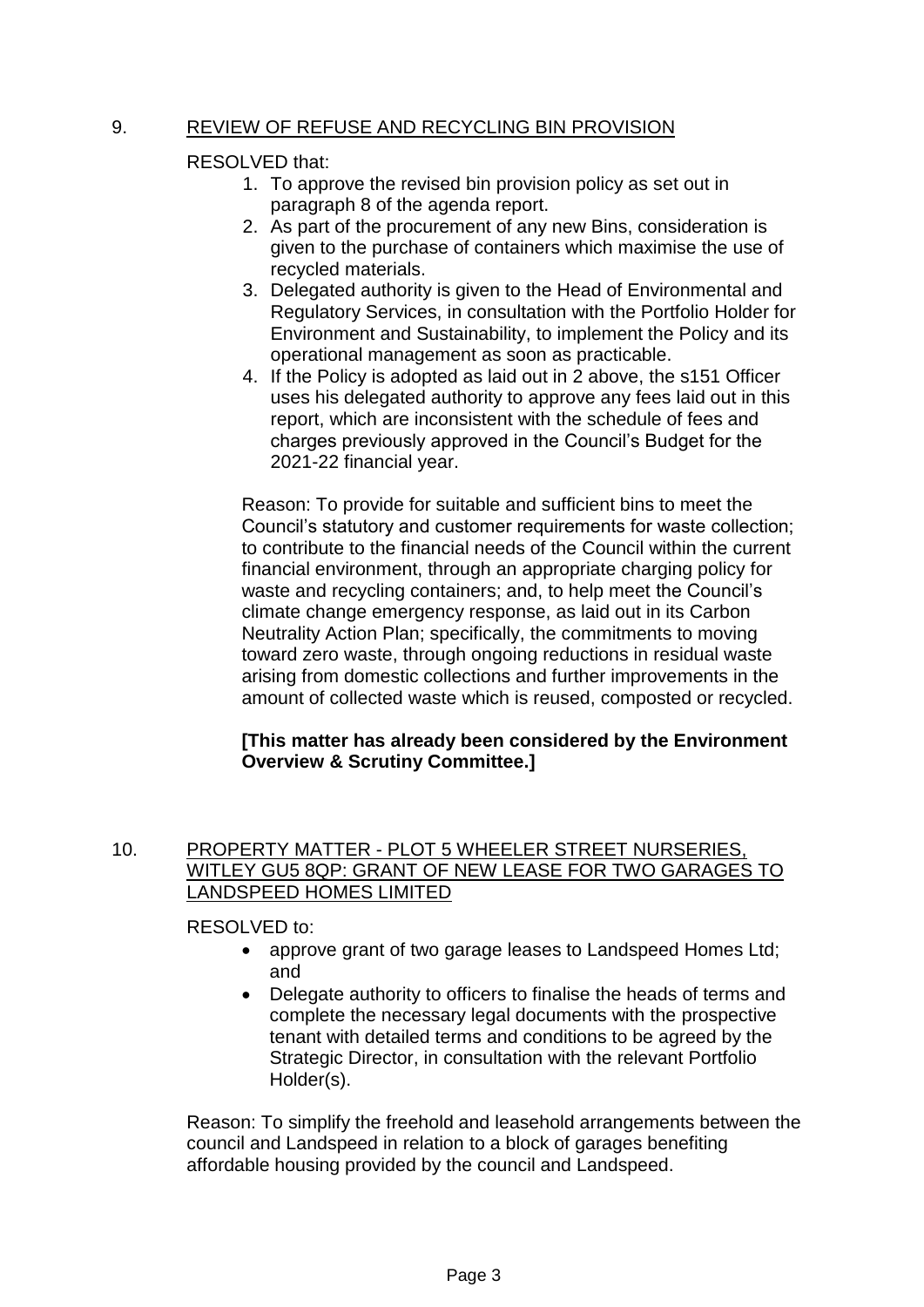# **[VALUE FOR MONEY OVERVIEW & SCRUTINY COMMITTEE]**

# 11. ELECTRIC VEHICLE STRATEGY

RESOLVED to adopt the Electric Vehicle Strategy.

Reason: To contribute to the Council's Carbon Neutrality Action Plan by encouraging the use of Electric Vehicles and working with partners to provide a network of charging points across the borough.

#### **[This matter has already been considered by the Environment Overview & Scrutiny Committee.]**

#### 12. SERVICE PLANS 2021-2024

RESOLVED that the Service Plans 2021-2024 be approved.

Reason: Service Plans are a major part of the Council's performance framework and delivery mechanism for the Corporate Strategy.

### **[Service Plans have already been considered by the relevant Overview & Scrutiny Committees.]**

#### 13. ADDITIONAL RESTRICTIONS GRANT - COVID BUSINESS SUPPORT PROPOSALS 2021-22

#### RESOLVED to:

- 1. Approve the allocation of £0.5m from the ARG first tranche of £2.5 received to wider business support measures with the balance and subsequent tranches being allocated to direct business grants alongside other grant schemes.
- 2. Approve the proposed four priority areas for strategic business support and the indicative initial spending plan set out in Annexe 1.
- 3. Delegate to the Strategic Director in consultation with the portfolio holders for finance and economic development, the spending of the wider support funding on specific business support projects and initiatives during 2021/22, having regard to the plan set out at Annexe 1.
- 4. Request officers to monitor activity and spending and report to councillors as part of the quarterly performance reports to Overview and Scrutiny Committee and the Executive and to review the agreed proposals in six months, seeking approval if material changes are required.

Reason: The impact on the economy on certain sectors has been